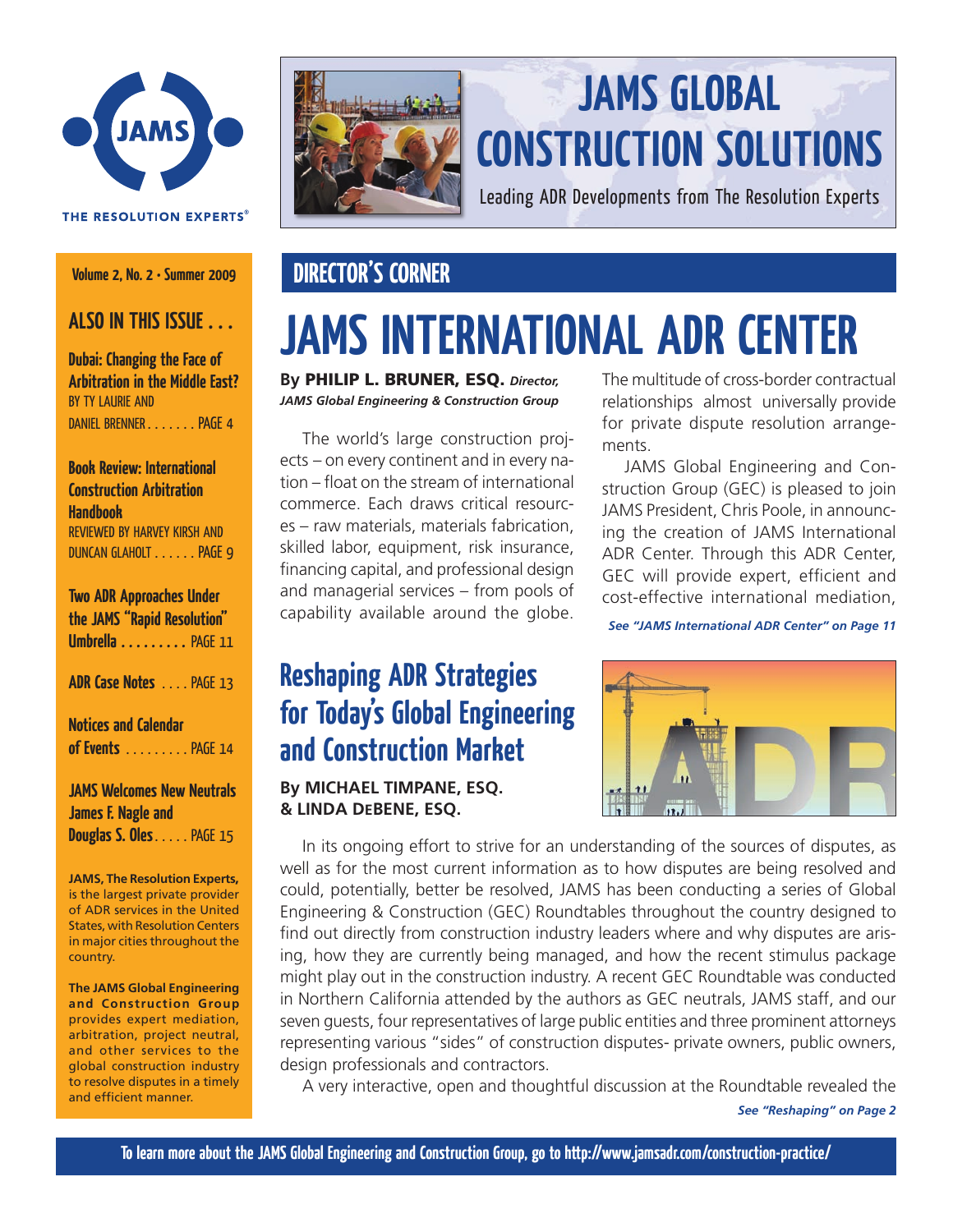# Reshaping ADR Strategies continued from Page 1

following thoughts and current issues:

 Starting with opinions about sources of construction disputes, incomplete or inadequate design documents were prominent in the discussion. This was not a "dump on the designer" theme, but rather a more nuanced discussion of why this is so. Owners seem to recognize the principle that there is "no set of perfect drawings," and that design budget constraints exist, yet each drawing discrepancy can soon become an "error," each change order request a reason to question the design. Schedule-driven design, in both private and public settings, was also identified as a problem. Finally, rather than being interested in coordination, the contractor and designer are essentially set against each other and usually have very little interaction pre-bid.

 Another source of dispute identified by the public entities is the requirement of accepting the low bidder. A Catch-22: the owner thinks all change orders or RFI's are being generated because the low bidder "missed" something, since all the other bids were higher. Conversely, the low bidder must have bid with low or nonexistent margins, and will indeed be "looking for" change orders, convinced the owner skimped on design in order to get low bids. Predictably, the private owner representative is aghast that anything would be built this way.

 A common observation among the participants was that disputes have a way of emerging in the latter stages of a project. Two reasons for this were identified. One, close out

issues and any deferred payment issues come to the fore, subs get short draws, work slows or stops, all activities become "critical," claims get made. Second, this is in significant part because the parties to the project do not devote enough attention and resources to the management and resolution of disputes. Either nothing is put in the contract, or, if in the contract, it is ignored. Disputes need to be "put off," so "we can get the job done"– a noble thought, but often counterproductive.

 After a brief discussion of the pros and cons of the traditional methods used by the participants to resolve disputes, the general consensus was clearly that mediation, and in some cases even litigation, were preferred over arbitration. Most participants have used, and continue to routinely use, mediation, the bottom line view being that mediation "usually works." However, even where successful, mediation was viewed as more of "a process" than a single session understood by all to be a one-time attempt to produce global settlement. To address this concern, one participant noted that in-house negotiations are a contractual prerequisite to mediation, and mediations are therefore only scheduled when they "are down to a few issues, and ready to close a deal." Although not perfect by any means, some institutional parties still viewing mediation as a "baby-splitting" exercise, it was evident from the comments of participants that a determined focus on attendance by the appropriate decision-makers who come to mediation sessions with the ability to make settlement calls on



Linda DeBene, Esq. *is a full-time mediator, arbitrator, special master, and project neutral with JAMS in Northern California. She has over 30 years of experience resolving construction industry disputes involving developers, general contractors, subcontractors, and design professionals. Email her at ldebene@ jamsadr.com or view her [Engineering &](http://www.jamsadr.com/professionals/xpqProfDet.aspx?xpST=ProfessionalDetail&professional=1152&ajax=no&nbioID=661dc1fd-db06-4c06-9081-caa0aff31de5)  [Construction](http://www.jamsadr.com/professionals/xpqProfDet.aspx?xpST=ProfessionalDetail&professional=1152&ajax=no&nbioID=661dc1fd-db06-4c06-9081-caa0aff31de5) bio online.*

the spot, and on understanding and meeting the requirements of insurance carriers regarding information and proof of liability are ways that ADR neutrals can aid the parties in mediation improve the efficacy of that process.

What appeared to be of clear import to the varied participants was the ability to solve disputes with rapidity while the construction process is ongoing through the use of dispute review board or single project neutrals. The experience of those in attendance with independent DRB's or single neutrals varied. Governmental agencies had more experience than the private sector in past use of DRB's. One agency representative described using DRB's on all projects over \$3 million, expressing satisfaction with the process. Another agency used a form of DRB's consisting solely of current employees, its representative reporting "not much success" with this obviously slanted approach. On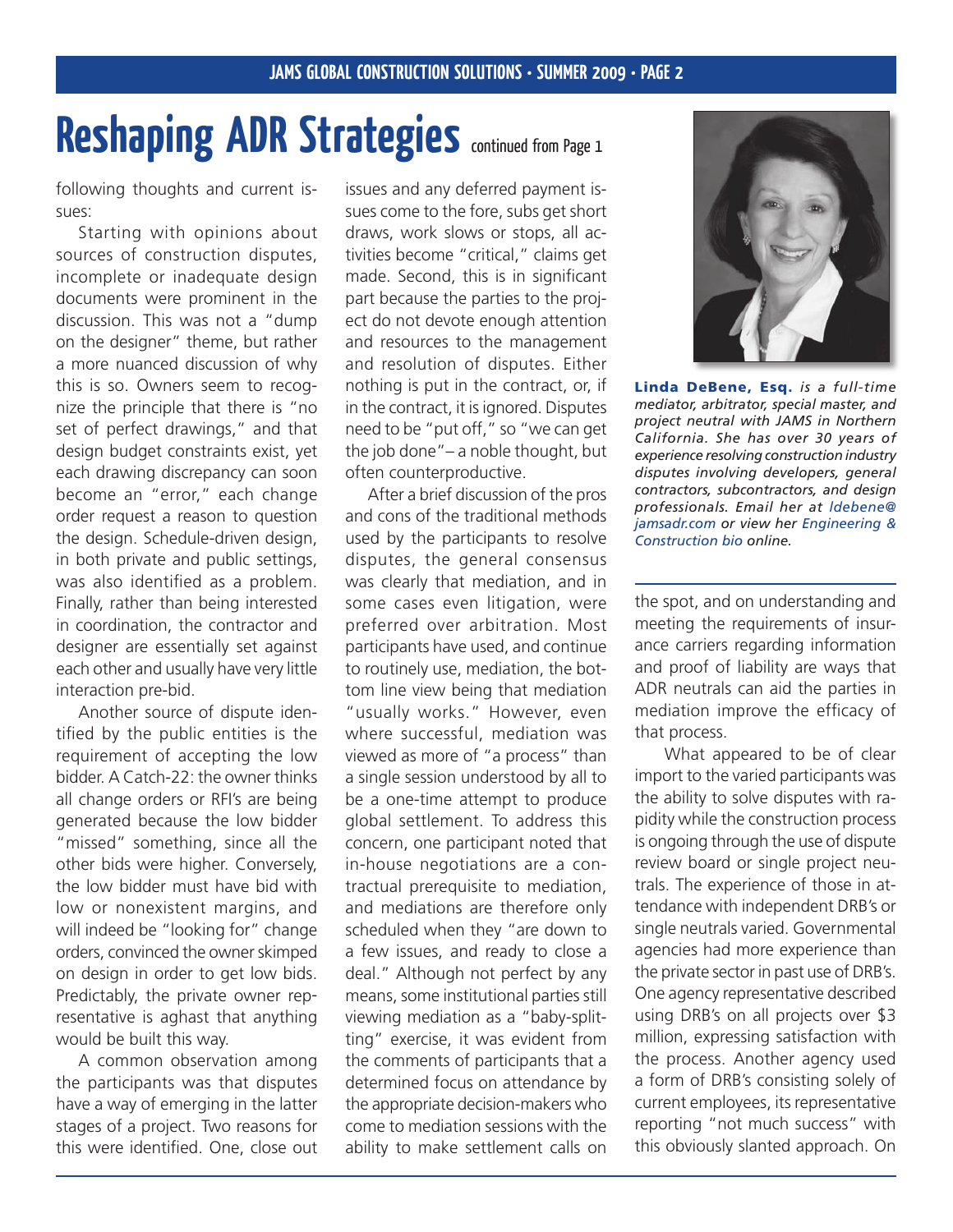

Michael J. Timpane, Esq. *is a full-time neutral based in Northern California with a substantial ADR practice focusing primarily on resolving claims involving large construction projects. He is highly regarded for his ability to resolve complex construction, surety, real estate, insurance coverage and bad faith matters. Email him at mtimpane@jamsadr.com or view his [Engineering & Construction bio](http://www.jamsadr.com/professionals/xpqProfDet.aspx?xpST=ProfessionalDetail&professional=1226&ajax=no&nbioID=b05c1597-5a31-4264-abdd-172ae5107af8) online.*

the other hand the private owner representatives were less familiar with using DRB's, but seemed very interested in both concepts of DRB's and/or project neutrals.

 In light of a consensus that some type of early, real-time resolution of disputes is going to be a big part of the future of construction dispute resolution, Roundtable participants noted that the concept of DRB's and project neutrals actually goes back 15 years or more, but expressed the view that, until recently, these processes never seemed to "catch on." Early neutral evaluations of either technical or legal issues (useful during construction which can ultimately be reflected in change orders), akin to mock juries prior to litigation, were uniformly viewed as something useful, but, as always, subject to cost concerns.

What all the participants seemed to be looking for was proof that DRB's, project neutrals or any rapid

ADR process had actually worked. If shown that up-front costs for DRB's or project neutrals actually lead to post-completion dispute resolution costs, the reluctance of owners and contractors to take on the processes for cost reasons may diminish.

 The other "must" is the professional neutrality of the DRB members or the project neutral. In light of past perceptions of DRB's or project neutral panels being "skewed," favoring one side or another, neutrality is seen as crucial, often more critical than construction expertise which was also noted as a key consideration. One government agency participant went so far as to report that "some of the DRB members have expressed their concerns that there may be an appearance of bias if the person comes from either industry or is a former employee of the (agency)." This senior construction manager saw the neutrality of professional ADR neutrals familiar with GEC matters as a benefit, as the professional can "indeed act as a neutral party with no ax to grind."

 It was generally noted that some professional ADR neutrals may lack technical expertise in various areas being considered by a DRB or project neutral. Various tools can be employed to overcome this potential shortcoming, keeping in mind that neutrality and general experience in the construction industry practices of a commercial or government project lay the groundwork , and lack of bias is the underlying goal. It is recommended by industry representatives that the project neutral should be a person that is "familiar with our type of work so that none of the discussion is over his/her head. For example, since the transportation engineering world is often broken up

into bridge guys and roadway guys, can a person that is a roadway guy determine the validity of a complex claim dealing with bridge construction?" This was discussed as being a problem with a variety of solutions: (a) in the case of a three-person DRB, one of the three should have the technical expertise to determine the validity of the claim and can help the other two understand the issue; (b) providing the professional ADR project neutral with the ability to bring in technical expertise (such as scheduling, concrete or geotechnical experts) is a flexible way to add to the neutral's expertise as needed.

 The need for rapid, on-the-spot determinations in commercial and governmental construction projects is only to be exacerbated by the possible effects of the federal stimulus package on these matters. All predicted that when there is lots of money to spend quickly, an increase in problems and the potential for costly disputes will rise exponentially to the speed by which the money has to be spent. A lack of time to thoughtfully prepare designs and/or contracts, and little money set aside for real-time dispute resolution, will drive more disputes that long outlive the projects.

 The conclusions reached in discussion with construction industry leaders at the Northern California GEC Roundtable have been compiled and conveyed to the JAMS Global Engineering and Construction Group which is diligently preparing for the effects of these economic times. GEC welcomes client and neutral input on procedures that can aid the construction industry and governmental entities in performing their important work under stressful and fiscally constricted demands.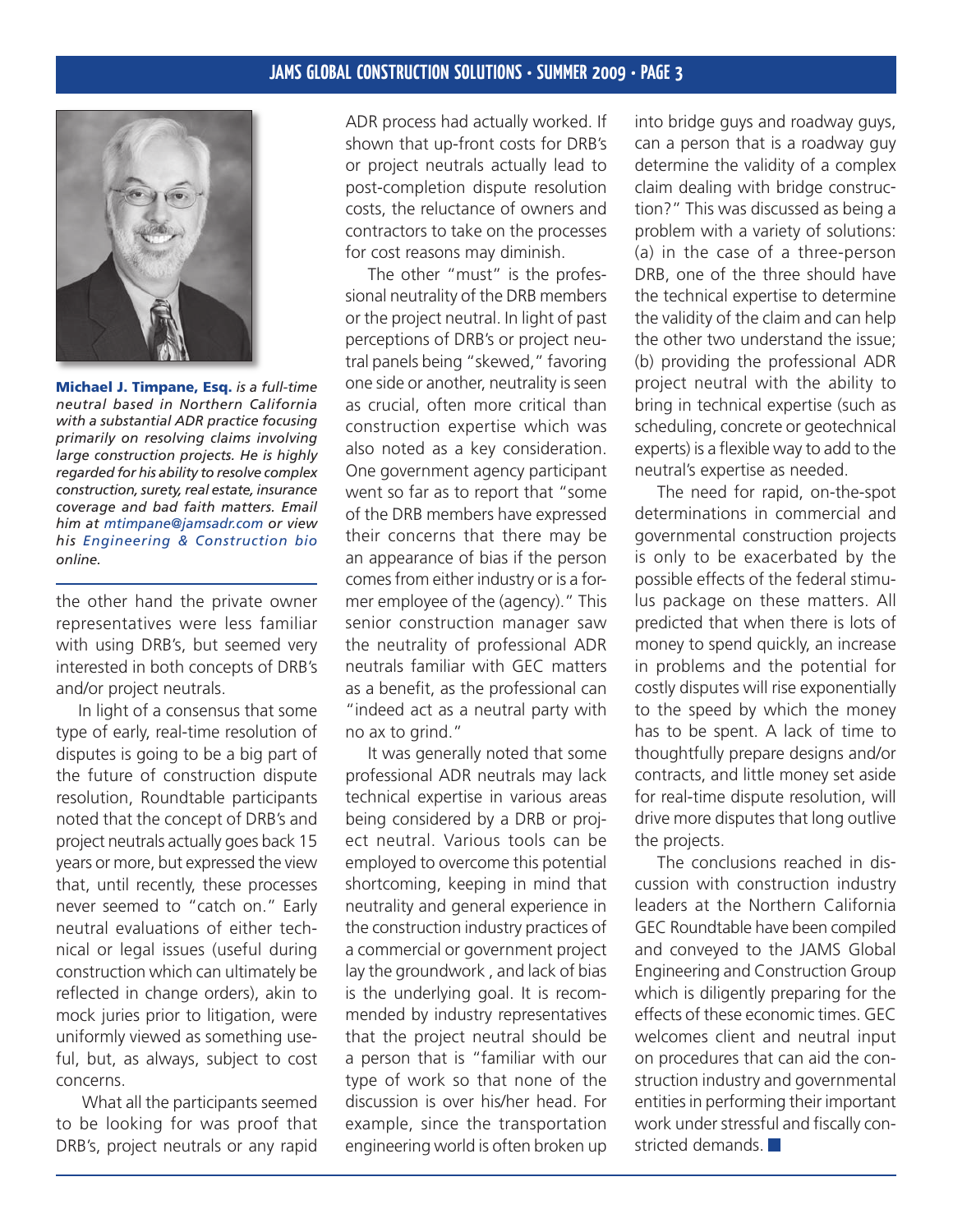# **Dubai: Changing the Face of Arbitration in the Middle East?**

### **By Ty D. Laurie, ESQ. & Daniel J. Brenner, ESQ.** *DLA Piper LLP (US), Chicago*

 Once booming with fast paced, innovative construction projects, the construction centers of the Middle East are now beginning to feel the effects of the deteriorating market economy. As the economy continues to decline, parties to construction contracts will begin having difficulty fulfilling their obligations, leading them to seek relief through alternative dispute mechanisms such as arbitration. Parties seeking to arbitrate their international construction disputes have many decisions to consider, including selecting the forum in which to seat their arbitration. Despite the fact that an arbitration may arise from construction disputes in the Middle East, many foreign investors will instead choose to select another forum known for its more modern arbitral systems.<sup>1</sup> Although London, New York, and Paris comprise the lead international arbitration venues, a number of countries have begun to compete to attract international arbitration business.

The most recent state to enter the fray is the Emirate of Dubai. Over the last year, Dubai has taken several actions to help solidify its place among the principal venues for international arbitration. This article will focus on Dubai's efforts to become an international center for arbitration and discuss some of the challenges Dubai will face in attaining that status. However, before addressing arbitration in Dubai, this article will analyze the arbitration practices and procedures in other Islamic Middle Eastern nations. By offering a glimpse into the arbitral systems in place in neighboring countries, the reader can more fully understand just how far Dubai has progressed.

## **Arbitration in the Islamic Middle East**

 To understand the arbitral systems in place in the Islamic Middle East, one must appreciate the important role religion plays in Middle Eastern society. As one scholar



put it: "Islamic law pervades the commercial world, as well as a Muslim's way of life. Islam is a complete way of life: a religion, an ethic, and a legal system all in one."<sup>2</sup> So important is Islamic law, also known as the Shariah, that it constitutes the sole source of law in several Middle Eastern countries.3 Accordingly, it is not surprising that the Shariah also plays a significant role in the arbitration process in Middle Eastern countries. As a result, foreign investors who are not accustomed to or familiar with the importance of religion in Middle Eastern arbitral rules may be hesitant to seat their arbitrations in the region.<sup>4</sup>

 One area where the Shariah influences arbitration in the Middle East is choice of law. Although some arbitral systems strictly adhere to the Shariah, many countries have begun to bifurcate their religious and civil codes. For example, Kuwait and Jordan have attempted to modernize their arbitral rules by requiring arbitrators to apply the law chosen by the parties, thus allowing for the application of non-Shariah law to arbitral disputes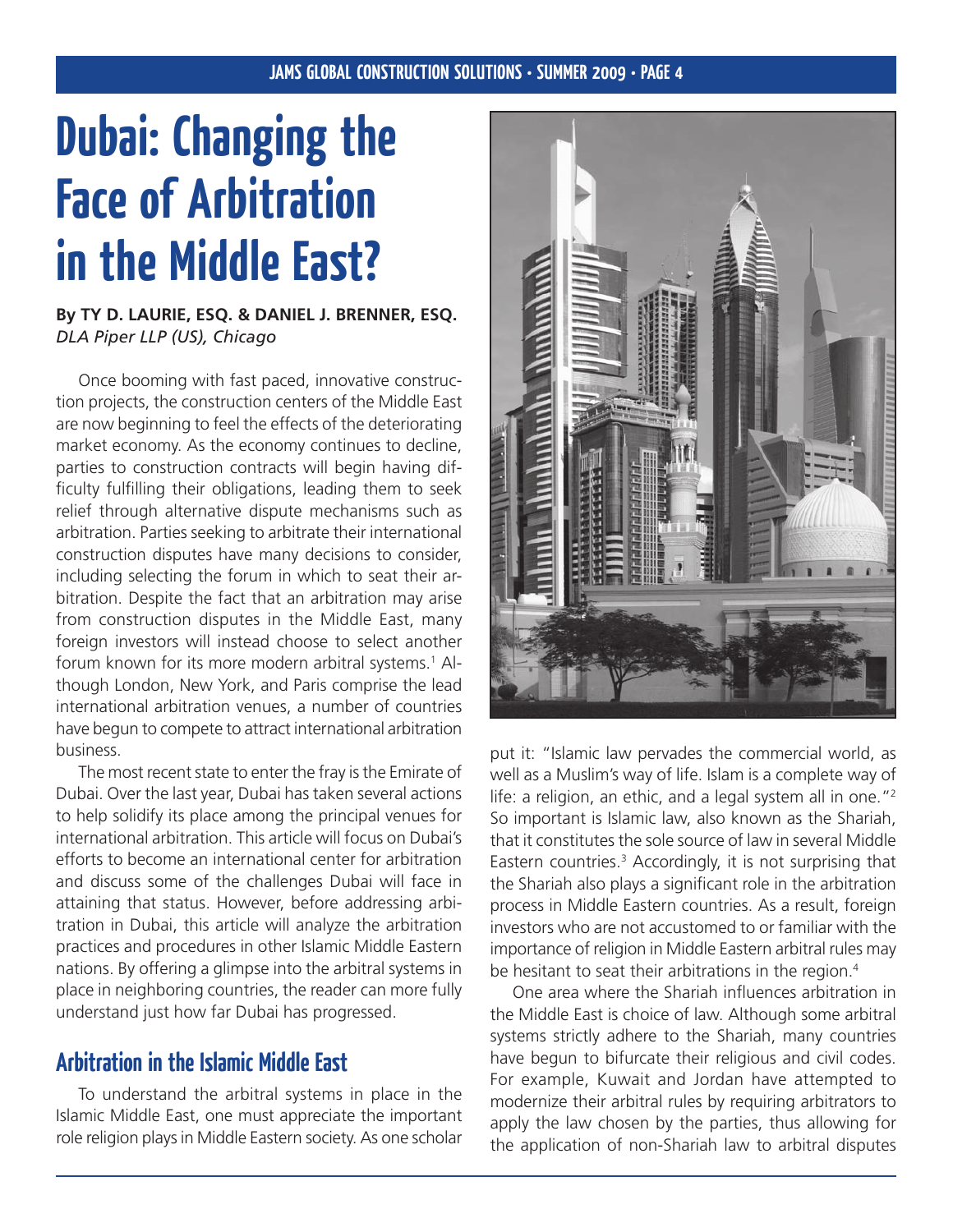within their borders. On the other hand, those states that have not bifurcated religion from their arbitral rules administer arbitrations in strict adherence with Shariah principles. Such states could rely on the Koran's prohibition against "riba" to refuse to enforce contractual provisions calling for the award of interest or usury.5

 The Shariah also influences whether an arbitral award is binding on the parties. In those countries whose arbitral regime is based primarily on the Shariah, arbitral awards must contain four distinct parts: "a description of the dispute; the finding of facts under Shariah rules of evidence; the reasoning of the award with reference to Shariah source; and the decision itself."6 However, in many Middle Eastern countries, even fulfilling these requirements may be insufficient. In Bahrain, Egypt, Jordan, Kuwait, Morocco, Oman, Saudi Arabia, and Syria, awards will not have a *res judicata* effect until registered and approved with the state court.<sup>7</sup> This system of court registration has led one commentator to observe that arbitrators in Islamic Middle Eastern countries do not "necessarily bring finality to a dispute between parties. Sufficient room is left, procedurally, for either expeditious judicial management or judicial meddling, procrastination, and delay."8 This requirement that arbitral awards be based on sound Shariah reasoning, in addition to the uncertainty involved in the court registration requirement, may deter some foreign investors from seating an arbitration in the Middle East.<sup>9</sup>

 Another problem inherent in many Middle Eastern arbitral regimes relates to the enforcement of foreign arbitral awards. The Convention on

the Recognition and Enforcement of Foreign Arbitral Awards, also known as the "New York Convention," requires signatories to recognize and enforce awards made in other nations. Despite the fact that 16 Middle Eastern countries have become signatories to the New York Convention to date, foreign arbitral awards are often refused enforcement in the Middle East. Many Middle Eastern countries rely on the public policy exception in the New York Convention to deny enforcement of foreign arbitral awards that do not comply with Shariah principles.<sup>10</sup> Despite the

Foreign investors and contracting parties should feel assured that should a court be needed to provide interim measures of protection, rule on challenges to arbitrators, or assist with the taking of evidence, the judges at the DIFC Court have the requisite skill and experience to do so.

fact that the International Law Association Committee on International Arbitration strongly suggests that the public policy exception be limited to norms of *international* public policy, as opposed to domestic policy, many Middle Eastern states have been accused of interpreting the exception otherwise.<sup>11</sup> For example, in Saudi Arabia, any award made abroad or using foreign law is denied enforcement if the award is deemed contrary to the Shariah. As mentioned earlier, this could mean denying enforcement of an entire arbitral award if any portion of the award constitutes interest.<sup>12</sup>

 It is no wonder why some Middle Eastern countries have begun to reform their arbitral systems in order to attract more foreign investors and contracting parties. Unfamiliarity with the region's religious practices combined with the important role religion plays in Middle Eastern arbitral practices may encourage a foreign investor to seat his arbitration in a more familiar venue such as New York, Paris, or London. One scholar has gone so far as to note that "as a general rule, the practice of international arbitration in these states is still in its infancy . . . the experience and training of most lawyers and judges in the Middle East on international arbitration issues lags far behind what is in such commercial centers as New York, London and Paris."13

## **The Arbitral Regime in Dubai**

 In an attempt to establish itself as a center for regional and international arbitration, the Emirate of Dubai has taken several actions to address the problems found in many of the Middle Eastern arbitral systems. The Emirate hopes to create an arbitration system which inspires confidence in foreign investors and contracting parties by taking away the uncertainty inherent in Shariahbased arbitration rules.<sup>14</sup> The plan to establish Dubai as a principle forum for arbitration includes three distinct, well-planned actions. First, the government of Dubai has created the Dubai International Financial Centre (the "DIFC"). The DIFC is a 110-acre "free zone" with its own jurisdiction, separate and apart from the laws of

*See "Dubai" on Page 6*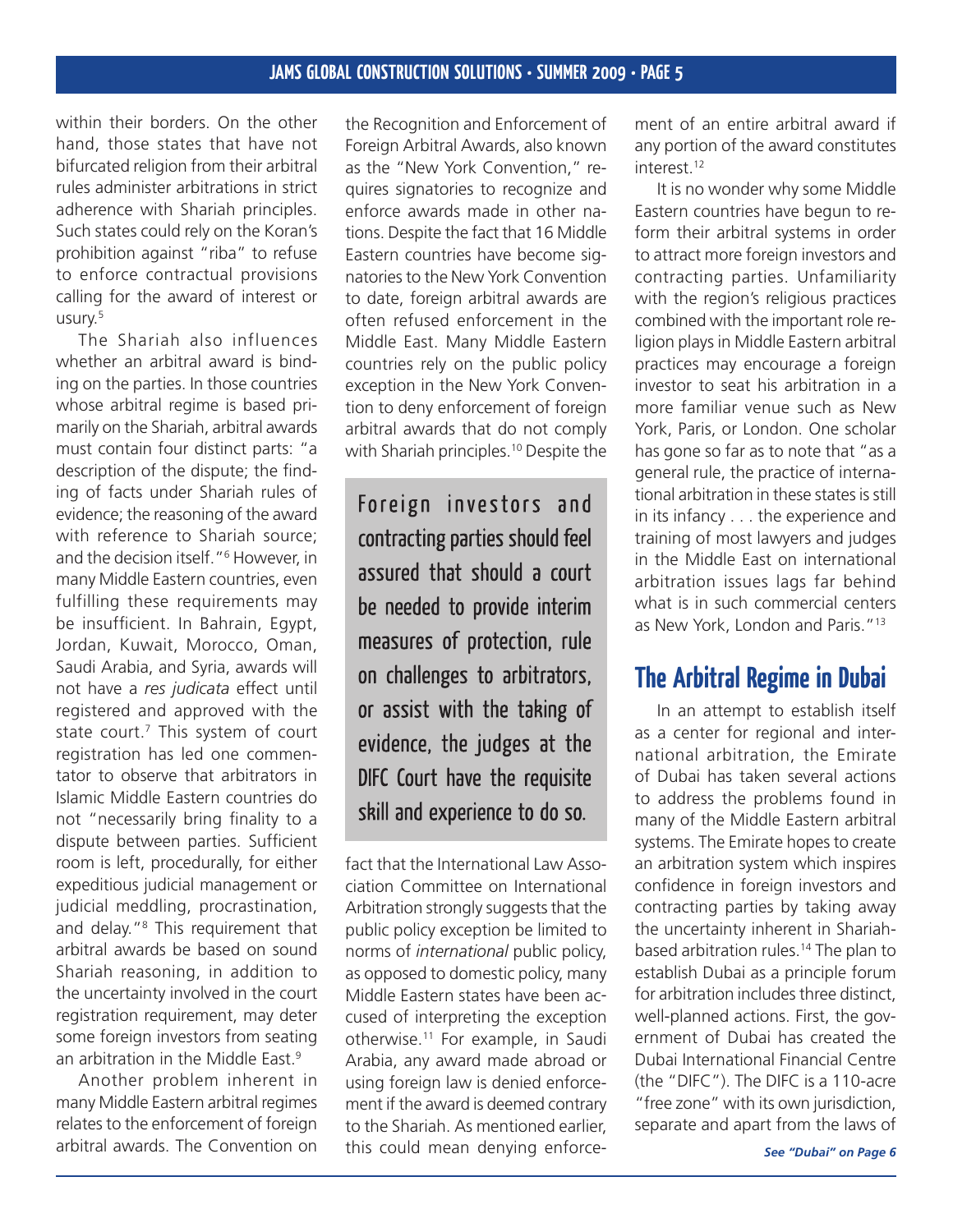# **Dubai: Changing the Face of Arbitration continued from Page 5**

Dubai and the United Arab Emirates. Second, in 2008, the DIFC amended its 2004 Arbitration Law to provide foreign parties the ability to refer their dispute to arbitration in the DIFC. Third, the DIFC partnered with the London Court of International Arbitration to create a new arbitration center in the DIFC. However, even with these achievements, some believe that the new DIFC arbitral regime will be unable to compete with the already established regional and international arbitration forums.

## **The Dubai International Financial Centre Free Zone**

 The DIFC was established in September 2004 as an international financial center subject to its own civil and commercial laws. Located in the heart of Dubai's financial district, the DIFC is one of many "economic free zones" which caters to financial service sector companies.15 However, unlike other free zones, the DIFC has jurisdiction to pass its own commercial laws. This legislative discretion has not only allowed the DIFC to establish a dispute resolution regime within its confines, but also has allowed the DIFC to create investor-friendly laws in an effort to attract more foreign investment. For example, the DIFC allows 100 percent foreign ownership, does not tax income and permits the repatriation of profits.16

 Another fact which may be of interest to foreign investors is that the DIFC is governed by English common law rather than the civil code that applies in the rest of the Gulf States.<sup>17</sup> Furthermore, the DIFC has its own

court (the DIFC Court) and its own judges which apply procedural rules based on the English Commercial Court rules; and those judges have great experience in international commercial arbitration. The DIFC Court judges consist of Chief Justice Anthony Evans, a former Commercial Court and Court of Appeals judge in England, and several other experienced commercial judges and arbitrators. This level of sophistication and experience will help facilitate the arbitral system in the DIFC should the DIFC Court ever be called upon to support an arbitration. Foreign investors and contracting parties should feel assured that should a court be needed to provide interim measures of protection, rule on challenges to arbitrators, or assist with the taking of evidence, the judges at the DIFC Court have the requisite skill and experience to do so.

 The DIFC's investor-friendly laws and English-based legislative and judicial regime will surely help attract foreign investment within the DIFC. Foreign investors who are unfamiliar with the Shariah-based civil laws in other Middle Eastern countries will feel more comfortable investing in a system based on more familiar laws and practices. The end product is "a business-friendly environment that is regulated by a legal system which is both accessible and familiar to common-law lawyers."18

### **The DIFC Arbitration Law**

 Having established a financialfree zone dedicated to attracting foreign investment, the next stage of Dubai's plan to become a center

for international arbitrations was to amend its arbitration law. Until recently, the DIFC Arbitration Law only applied to disputes and transactions having some connection with the DIFC. On September 2, 2008, however, the DIFC Arbitration Law was amended to remove these jurisdictional limitations. The new DIFC Arbitration Law allows parties to seat their arbitration in the DIFC regardless of whether they have any connection to the DIFC. In addressing the implications of this amendment, Dr. Omar Bin Sulaiman, the Governor of the DIFC commented: "By offering arbitration to companies throughout the world, the DIFC is reaffirming its commitment to creating a legal and regulatory environment of the highest standard that surpasses the requirements of leading financial institutions."

 The new law is also based on the United Nations Commission on International Trade Law ("UNCITRAL"), a model law universally recognized "as the accepted international legislative standard for a modern arbitration law."19 The combination of a law based on an internationally accepted model with the removal of the arbitration law's jurisdictional limitations allows foreign businesses to use arbitral procedures with which they are familiar while also allowing Middle Eastern businesses to have their disputes resolved within the region.

 Another key feature of the new DIFC Arbitration Law relates to enforceability. Unlike the process for enforcing and finalizing arbitral awards in other Middle Eastern forums, the DIFC Arbitration Law streamlines this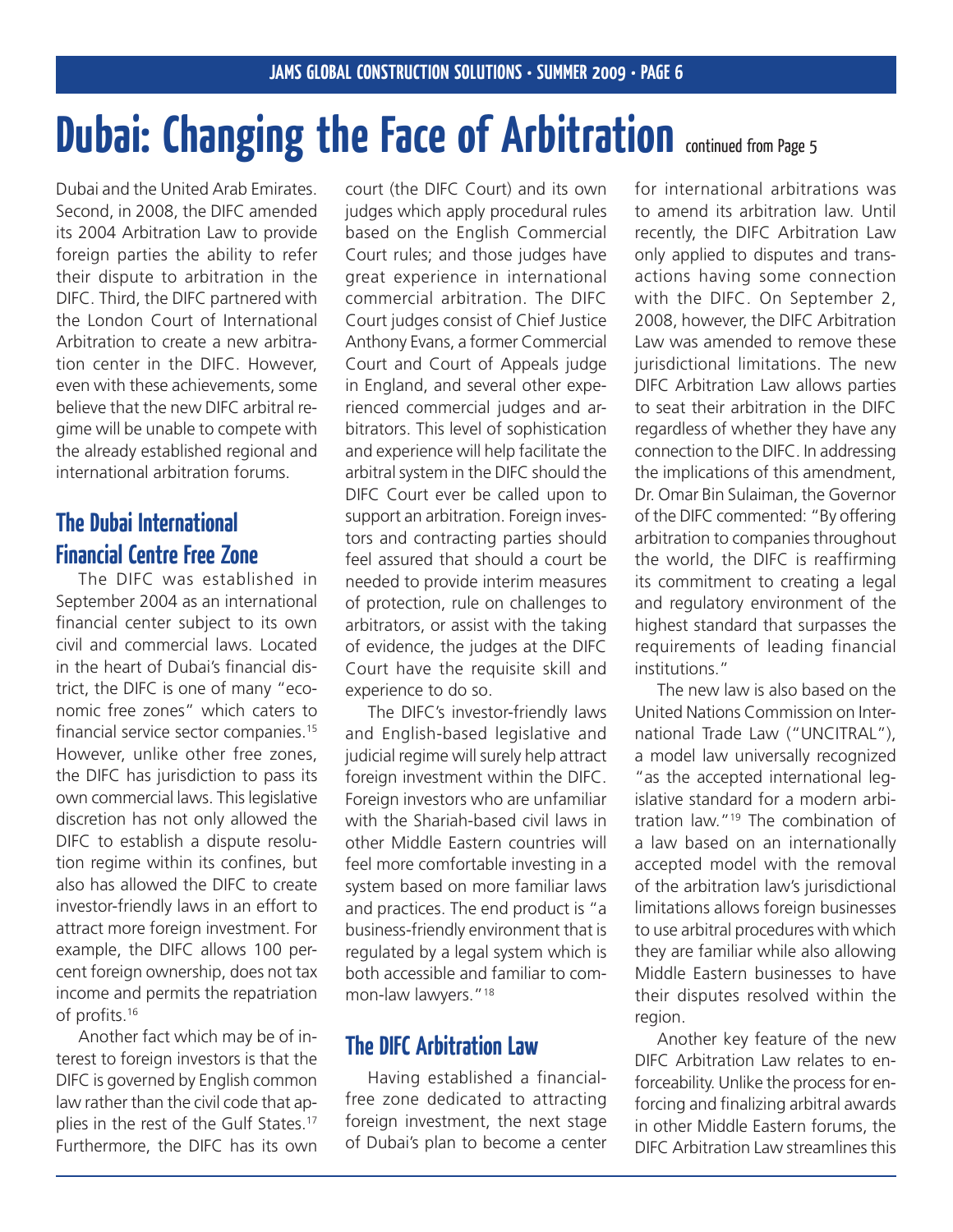process. Absent the applicability of one of the enforcement exceptionsin the New York Convention, a foreign arbitral award will be recognized as binding within the DIFC upon the production of the original arbitral award or a certified copy.

 The DIFC Arbitration Law has also simplified the recognition of arbitral awards rendered in the DIFC. First, the award must be ratified by the DIFC Court which, as has been discussed, contains judges who are very supportive of the arbitral process. Next, a Dubai-based court, which has no authority to review the merits of the DIFC award, conducts a cursory review of the award to confirm that it is appropriate for enforcement and has been translated into Arabic. Once this is confirmed, the award may be enforced in Dubai and the greater United Arab Emirates. Moreover, because the United Arab Emirates became a signatory to the New York Convention in 2006, a confirmed DIFC arbitral award automatically becomes enforceable in more than 140 other countries around the world.20 However, it should be noted that the problems inherent in enforcing awards in other Middle Eastern countries largely remain. Therefore, although parties selecting the DIFC as their arbitral forum can rest assured that their award will be enforceable throughout most of the world, some Middle Eastern countries may rely on Shariah principles to deny enforcement.

### **The DIFC-LCIA Arbitration Centre**

 The culmination of Dubai's strategy to become a lead forum for arbitral disputes is the DIFC's partnership with the London Court of International Arbitration (the "LCIA") in

launching the DIFC-LCIA Arbitration Centre. The LCIA is one of the most respected and longest established commercial arbitration and mediation administrative institutions in the world. Both parties hope that the combination of the DIFC's business friendly legislative regime and the LCIA's international reputation will act to attract foreign arbitrations to the new centre. This sentiment was shared by Mohammed bin Rashid al Maktoum, Prime Minister of the United Arab Emirates, at the opening of the arbitration centre: "[t]he establishment of the DIFC LCIA Arbitration Centre is part of a strategy to position Dubai as an international arbitration jurisdiction. This is a landmark step for Dubai, reaffirming its status as one of the world's leading business hubs and creating an efficient working environment for local and international companies to prosper."

 The new Arbitration Centre will supervise arbitrations in accordance with a modified version of the LCIA rules and procedures. The DIFC-LCIA rules are said to be "universally applicable and compatible with both civil and common law systems, offering the international community, international lawyers and arbitrators a comprehensive and modern set of rules and procedures."21 Another attraction of the Arbitration Centre is the ability of parties to access the LCIA's vast database of leading arbitrators and experienced staff. Furthermore, of additional significance to some parties is that the LCIA, unlike the International Chamber of Commerce and other arbitral institutions, charges administrative and arbitrators' fees on a time-basis rather than as a percentage of the value of the claim. Thus, parties with large claims can rest assured that their arbitral fees will be based on the time expended by the arbitrators rather than as a percentage of the overall claim in dispute.

 As a result of the creation of the DIFC, the amendment to the DIFC Arbitration Law and the creation of the DIFC-LCIA Arbitration Centre, international parties now have another choice when selecting their arbitral seat. Because of these three achievements, international parties can now take advantage of "international arbitration conducted within the Middle East under the supervision of internationally renowned judges and within one of the most modern, user-friendly and technically sophisticated court systems in the world."<sup>22</sup> Furthermore, the new arbitration centre will administer arbitrations under a law based on the UNCITRAL, an internationally recognized and accepted arbitration law, and conducted pursuant to LCIA arbitral rules. Dubai is hoping these attractive features will draw those parties who would have otherwise never considered arbitrating their disputes in the Middle East to choose the DIFC as the seat of their next arbitration.

## **Challenges to the DIFC Arbitral Regime**

 Despite its best efforts, the DIFC's status as a top arbitral forum is not guaranteed. Standing in its way is a long list of competitors, both regional and international. The DIFC-LCIA Arbitration Centre faces competition not only from the lead international arbitral forums in New York, London, and Paris, but also from within the Middle East itself. For example, the Abu Dhabi Commercial Conciliation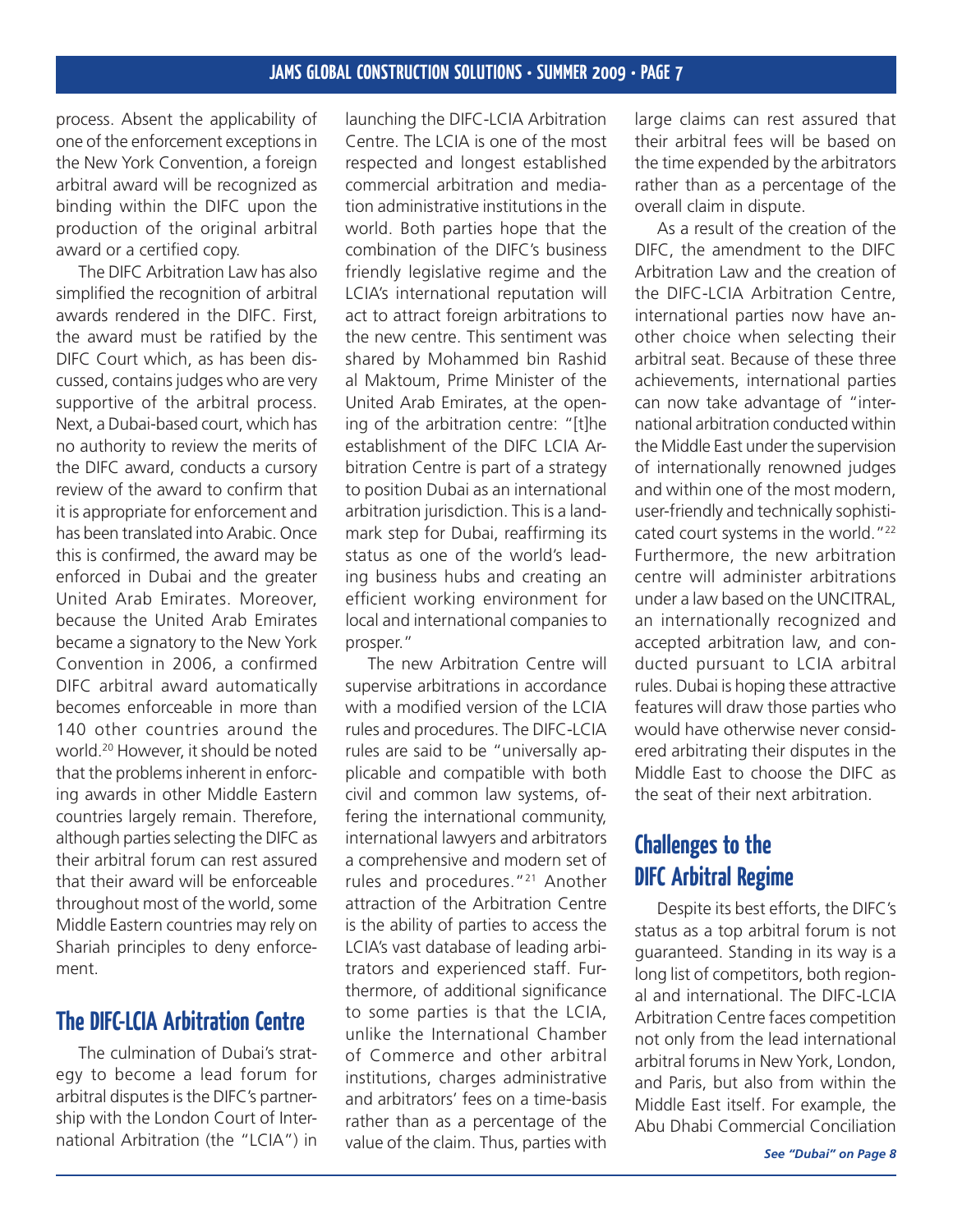# **Dubai: Changing the Face of Arbitration continued from Page 7**

and Arbitration Center and the Qatar International Centre for Reconciliation also seek to attract international investors and contracting parties. Some believe that Abu Dhabi may have an edge over the DIFC due to its first-rate infrastructure and the location of the UAE Central Bank and other organizations within its borders.23

 In addition to the international and regional arbitration forums, the DIFC-LCIA Arbitration Centre must also compete with another Dubaibased arbitration center: the Dubai International Arbitration Centre (the "DIAC"). In an attempt to keep up with the developments within the DIFC, the DIAC has recently released new arbitration rules based on UN-CITRAL, International Chamber of Commerce, and American Arbitration Association rules. The DIAC's new rules appear to incorporate some of the best provisions of each of these institutional rules in an attempt to provide a straightforward yet comprehensive arbitral framework.24 However, because the DIAC is located outside the DIFC, it cannot offer the same business-friendly and pro-arbitration environment as the DIFC-LCIA Arbitration Centre. In the end, only time will tell whether the DIFC-LCIA Arbitration Centre will be able to compete with these other established arbitral seats.

### **Conclusion**

"The creation of the DIFC-LCIA Arbitration Centre achieves DIFC's aim to be the key source, and sole body, in providing unique and efficient arbitration services as an

alternative way of dispute resolution for the business and commercial community in the DIFC, Dubai, the region and internationally."<sup>25</sup> Although it is still too early to tell, the DIFC possesses all of the tools necessary to become the next international arbitration center. With the number of Middle Eastern construction projects currently at risk due to loss of financing, parties breaching their contracts or otherwise, the DIFC-LCIA Arbitration Centre should draw plenty of contractual disputes. Contracting parties will undoubtedly be attracted to the DIFC's pro-business environment and sophisticated judiciary, the newly amended DIFC Arbitration Law and the DIFC's partnership with one of the foremost arbitral institutions in the world. That aside, whether the DIFC can compete with arbitration powerhouses in New York, London and Paris remains to be determined<sup>1</sup>

*Ty D. Laurie, Esq. is a Partner with DLA Piper based in Chicago and Chair of DLA Piper's Construction Law Group. Email him at ty.laurie@dlapiper.com.*

*Daniel J. Brenner, Esq. is an Associate in the Litigation Group with DLA Piper based in Chicago, specializing in construction and real estate disputes. Email him at daniel.brenner@dlapiper.com.*

- Arthur J. Gemmell, *Commercial Arbitration in the Islamic Middle East*, 5 Santa Clara J. Int'l L. 169, 169 (2006). 1.
- Id. at 170 (quotation and citation omitted). 2.
- Id. at 171. 3.
- Id. at 169-170. 4.
- Abdullah Kh. Al-Ayoub, *International Commercial Arbitration in the Middle East*, American Bar Association Section on International Law, at 6-7 (Spring Meeting, 2006), available at [http://www.abanet.](http://www.abanet.org/intlaw/calendar/spring2006materials.html) [org/intlaw/calendar/spring2006materials.](http://www.abanet.org/intlaw/calendar/spring2006materials.html) [html.](http://www.abanet.org/intlaw/calendar/spring2006materials.html) 5.
- Arthur J. Gemmell, *Commercial Arbitra-*6. *tion in the Islamic Middle East*, 5 Santa Clara J. Int'l L. 169, 184 (2006).
- Id. at 185. 7. 8.
	- Id. Id. at 169-170; Tom Canning, *Unique Ar-*
- *bitral Regime to be Established in Middle East*, DLA Piper Int'l Arb. Newsl. (DLA Piper LLP (US)), Feb. 11, 2008. 9.
- Arthur J. Gemmell, *Commercial Arbitra-*10. *tion in the Islamic Middle East*, 5 Santa Clara J. Int'l L. 169, 188-89 (2006).
- Abdullah Kh. Al-Ayoub, *International*  11. *Commercial Arbitration in the Middle East*, American Bar Association Section on International Law, at 6 (Spring Meeting, 2006), available at [http://www.abanet.org/intlaw/](http://www.abanet.org/intlaw/calendar/spring2006materials.html) [calendar/spring2006materials.html](http://www.abanet.org/intlaw/calendar/spring2006materials.html).
- Id. at 6-7. 12.
- Id. at 14. 13.
- 14. Tom Canning, Unique Arbitral Regime to *be Established in Middle East*, DLA Piper Int'l Arb. Newsl. (DLA Piper LLP (US)), Feb. 11, 2008.
- 15. Claudia T. Salomon, J.P. Duffy & Tom Canning, *The New Dubai International Arbitration Law*, New York L.J., Nov. 18, 2008.
- Id. 16.
- 17. Jonathon Ames, Dubai: The World's Next *Great Arbitration Centre?*, Times Online, Apr. 7, 2008, available at [http://business.](http://business.timesonline.co.uk/tol/business/law/article3698046.ece) [timesonline.co.uk/tol/business/law/ar](http://business.timesonline.co.uk/tol/business/law/article3698046.ece)[ticle3698046.ece](http://business.timesonline.co.uk/tol/business/law/article3698046.ece).
- Id. 18.
- 19. Arbitration in DIFC: Recent Develop*ments*, Gulf Construction Worldwide, Dec. 1, 2008, available at 2008 WLNR 23095366.
- 20. For a list of signatories to the New York Convention, see the United Nations Commission on International Trade Law website at [http://www.uncitral.org/uncit](http://www.uncitral.org/uncitral/en/uncitral_texts/arbitration/NYConvention_status.html)[ral/en/uncitral\\_texts/arbitration/NYCon](http://www.uncitral.org/uncitral/en/uncitral_texts/arbitration/NYConvention_status.html)[vention\\_status.html](http://www.uncitral.org/uncitral/en/uncitral_texts/arbitration/NYConvention_status.html).
- 21. Launch of the DIFC LCIA Arbitration Centre, Feb. 17, 2008, available at [http://](http://www.ameinfo.com/147193.html) [www.ameinfo.com/147193.html](http://www.ameinfo.com/147193.html).
- Jim Delkousis & Tom Canning, *Doing Busi-*22. *ness in the Middle East: Problem Solved*, DLA Piper Int'l Arb. Alert (DLA Piper LLP (US)), Sept. 4, 2008.
- Jonathon Ames, *Dubai: The World's Next*  23. *Great Arbitration Centre?*, Times Online, Apr. 7, 2008, available at [http://business.](http://business.timesonline.co.uk/tol/business/law/article3698046.ece) [timesonline.co.uk/tol/business/law/ar](http://business.timesonline.co.uk/tol/business/law/article3698046.ece)[ticle3698046.ece](http://business.timesonline.co.uk/tol/business/law/article3698046.ece).
- 24. Philip Chong & Tom Canning, *Dubai: The Next Big Thing*, DLA Piper Int'l Arb. Newsl. (DLA Piper LLP (US)), Summer, 2007.
- *Launch of the DIFC LCIA Arbitration 25.Centre*, Feb. 17, 2008, available at [http://](http://www.ameinfo.com/147193.html ) [www.ameinfo.com/147193.html](http://www.ameinfo.com/147193.html ) (quoting Dr. Omar Bin Sulaiman, Governor of the DIFC).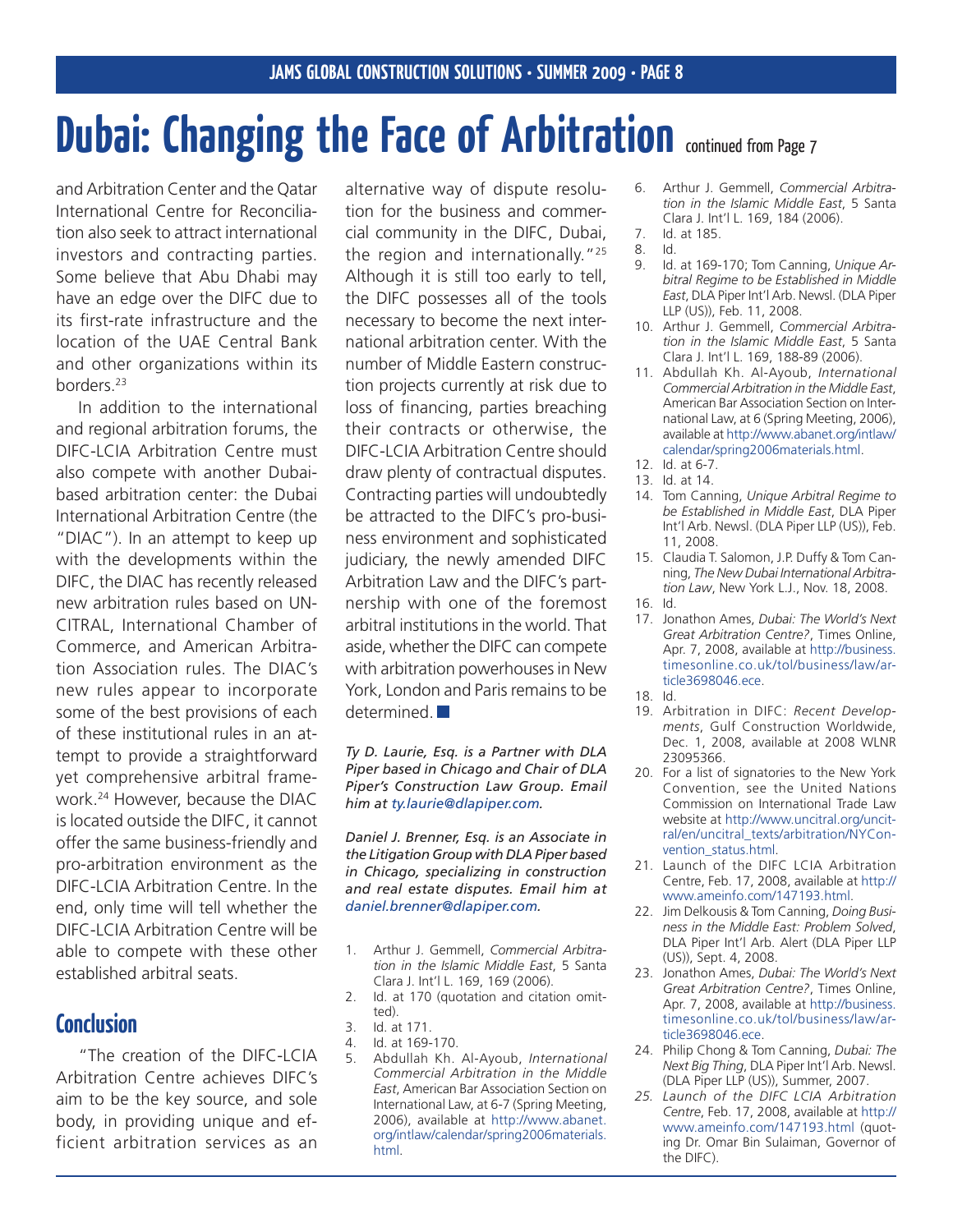

## BOOK REVIEW **International Construction Arbitration Handbook**

Written by John W. Hinchey and Troy L. Harris · St. Paul, MN: Thomson/West, 2008

### **Reviewed by Harvey J. Kirsh, ESQ. and Duncan W. Glaholt, esq.**

We have been working with this book for a number of months now and each of us has been back and forth through it a number of times. We can honestly say that we have our fingerprints all over John Hinchey's and Troy Harris' superior guide to international construction arbitration. From both practical and intellectual perspectives, this is a well-written, reader-friendly, and thoroughly researched book. It offers practical guidelines and authoritative commentary, and is one of those books that you want to keep on the corner of your desk for constant reference.

 In the early 1980's, there were only a few available books on the practice of international commercial arbitration, let alone international construction arbitration. In these early years, books focused exclusively on construction arbitration (see, for example, Stuart Farber's "Arbitration Handbook" (1982), Arnold M. Zack's "Arbitration in Practice" (1984), and James Acret's "Construction Arbitration Handbook" (1986)). In 1986 Alan Redfern and Martin Hunter first published their "Law and Practice of International Commercial Arbitration," now widely regarded as the locus classicus in the area. A year later, the first edition of what is now the two-volume "Bernstein's Handbook of Arbitration and Dispute Resolution Practice" was published, dealing with the more practical aspects of international commercial arbitration. This

book has also gone through at least one reprinting and four editions, most recently in conjunction with The Chartered Institute of Arbitrators, edited by John Tackaberry Q.C. and Arthur Marriott Q.C. It is another classic work, but still a work with a much broader focus. None of these books focused on international construction arbitration.

 The 1990's saw the publication of Berthold H. Hoeniger's "Commercial Arbitration Handbook" (1990); Karl Mackie's "A Handbook of Dispute Resolution: ADR in Action" (1991); Mark Huleatt-James' and Nicholas Gould's "International Commercial Arbitration Handbook" (1996); and the "Handbook of Arbitration Practice" (1997), a collaborative effort by Ronald Bernstein, John Tackaberry, Arthur Marriott and Arnold M. Zack. The new millennium opened appropriately in January of 2000 with the publication of a third edition of Craig, Park and Paulsson's "International Chamber of Commerce Arbitration," updating their already classic work to accommodate the 1998 ICC Rules of Arbitration. In 2004, Hark Huleatt-James and Phillip Capper entered the field with their "International Arbitration: A Handbook," followed in 2006 by Thomas Carbonneau with "AAA Handbook on International Arbitration and ADR" and in 2007 by Rufus Rhoades, Daniel M. Kolkey, and Richard Chernick's "Practitioner's Handbook on International Arbitration and Mediation." Most recently, the "Handbook of ICC Arbitration"

was published by Michael W. Buhler and Thomas H. Webster in 2008, but none of these books focused on international construction arbitration.

 To find something on international construction arbitration one had to know their way around construction law textbooks. For example, noted engineer, arbitrator, mediator and conciliator Professor Nael Bunni first published his "The FIDIC Forms of Contract" in 1991 (now in its third printing) containing an expert's view of construction arbitration. It was Professor Bunni who coined the term "disputology" to describe this area, a term that authors Hinchey and Harris adopt in their work. A decade later in the United States, Philip L. Bruner and Patrick J. O'Connor Jr. published their magisterial sevenvolume treatise "Bruner & O'Connor on Construction Law" devoting two full chapters to arbitration and international construction law as discrete subjects of inquiry.

 The problem for construction lawyers, therefore, was that during this period of intense intellectual activity in the area of international arbitration, the more practical aspects of actually conducting an international construction arbitration were not directly addressed. This problem was compounded by the fact that during the three decades described, there was an abundant overlay of directly applicable official and quasi-official rules, protocols, commentaries and other similar materials but nowhere

*See "Book Review" on Page 10*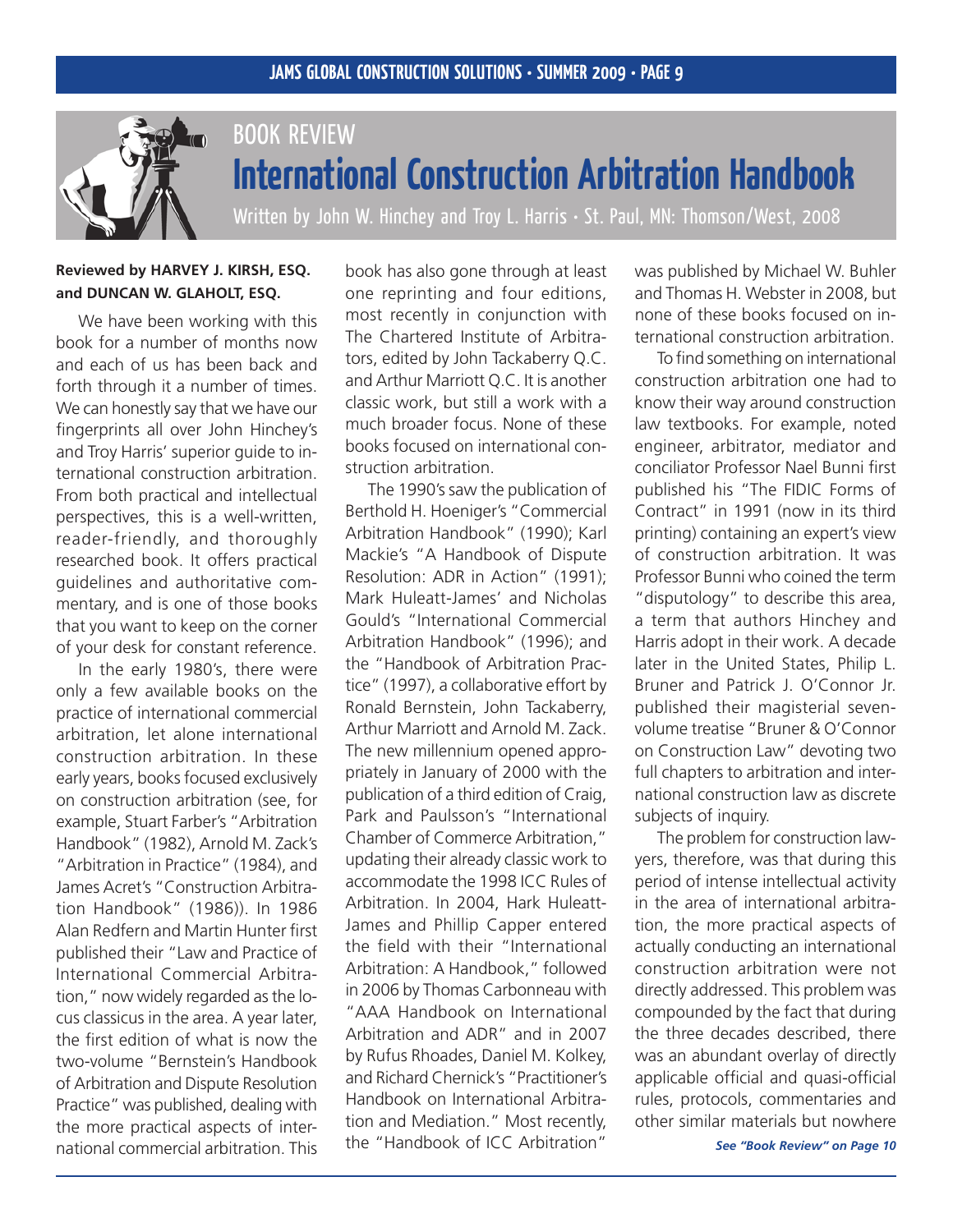## **Book Review**

continued from Page 9

were they collected and rationalized. The most current versions of these official publications are now bound into the Hinchey/Harris Handbook.

Authors John Hinchey and Troy Harris have distilled this mass of information into a single volume reference work containing all of the material necessary to the

conduct of an international construction arbitration. The core principle of the Handbook is to make this complex area accessible. The authors make the point in their preface that the Handbook is a "guide to the subjects, issues and considerations applicable to international construction arbitration" and that their intention was to "attempt to be comprehensive in [identifying] those topics and issues, beginning with the role of construction and construction arbitration in the world marketplace of today" that arise in the field occupied by international construction activities. The authors have achieved their goal.

 The deep research and reading of the authors is evident throughout. The Handbook does not advance or defend any particular critical point of view, with the one possible exception of their recognition that private domestic dispute resolution in the construction industry is being challenged both on grounds of what one might call "legitimacy" and "efficiency" principles. Instead of dwelling on such esoteric subjects, however, the



The core principle of the International Construction Arbitration Handbook is to make this complex area accessible .... The authors have achieved their goal.

Handbook simply moves forward and synthesizes a tremendous amount of primary and secondary material into a well-organized expository text. There is also strength and value in the footnotes. The book is well worth its price merely as a stand-alone bibliography in this narrow area. As befits a book entitled "International Construction Arbitration Handbook," the sources quoted are wide ranging and international with frequent recourse to Canadian, U.K. and Asian resources.

 Importantly, the Handbook has a strong and useful internal structure. It is fully indexed and extensively cross-referenced. The Handbook lists "Practice Tips" and includes "Case Examples." The publisher

has included generous material in the appendices, five of them in total, occupying approximately 750 pages of text, including Appendix I: Conventions and Treaties; Appendix II: Arbitration Laws; Appendix III: Arbitration Rules; Appendix IV: Arbitration Guides and Protocols; and Appendix V: Sample Provisions and Other Practice Materials. As of the date of publication,

this is a unique and useful collection of these materials of everyday reference.

 When the authors deal with case law, it is treated with precision and care. Hinchey and Harris discuss the mutuality of the right to arbitrate; international treaties and legal systems as sources of jurisdiction (section 4:6); interim relief from the tribunal; decisions involving the selection of experts, including standards of reliability and independence (section 6:30); rules of evidence, burdens of proof, and presumptions (section 9:5); and recognition and enforcement of awards, primary and secondary jurisdictions (section 12:3) in all of which cases reference to domestic case law is appropriate, and in most instances mandatory. Unfortunately the Handbook was at press at the time of the March 25, 2008 U. S. Supreme Court decision in *Hall Street Associates, L.L.C. v. Mattel*, Inc. which is relevant to section 2:37 (Appeals and judicial relief) and section 12:4 (Recognition and enforcement of awards – Actions to set aside). *Hall Street* does appear as a footnote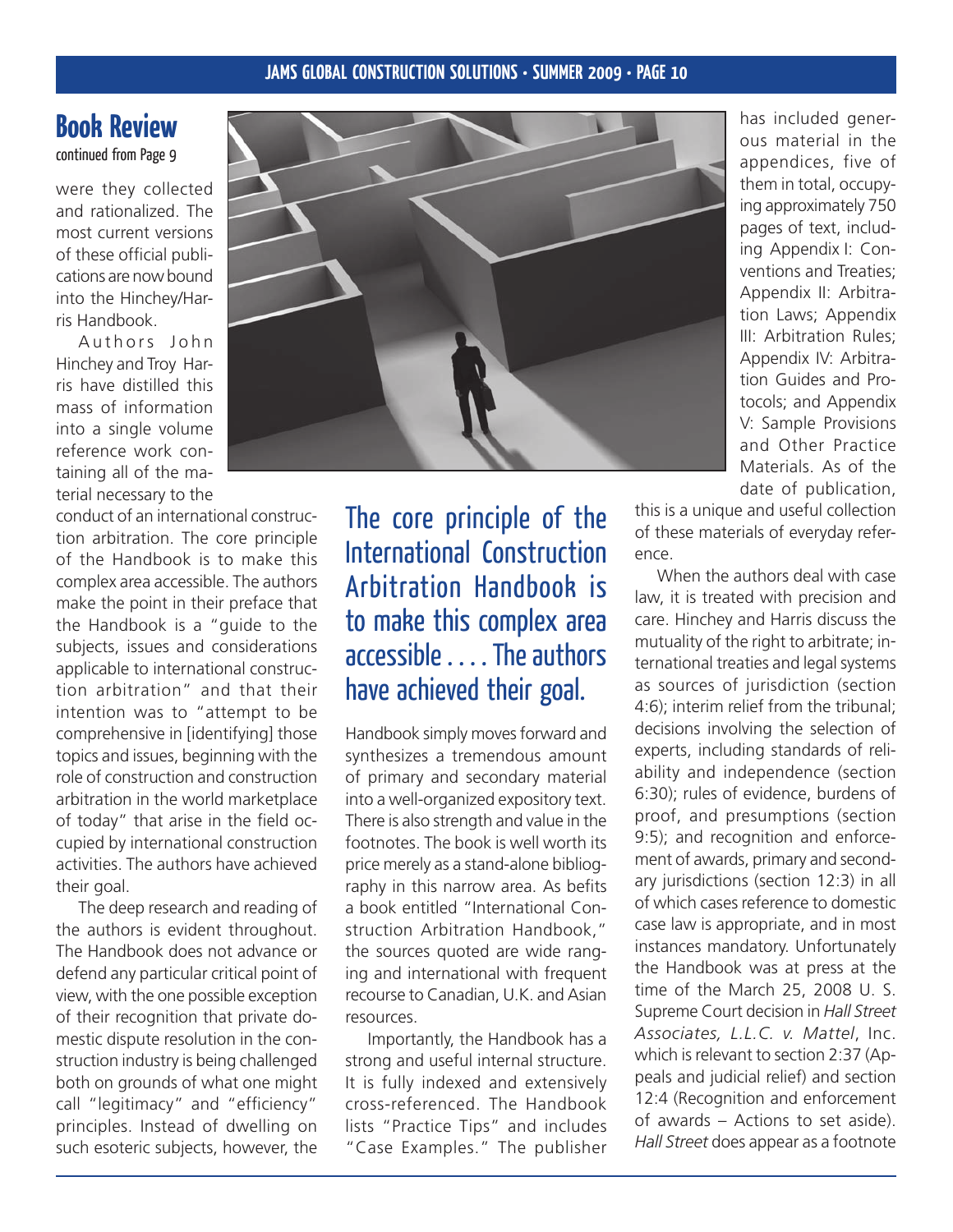to section 12:4, but only as being a case on appeal to the U.S. Supreme Court. This is something that the authors and publisher will no doubt want to address in supplementing this volume.

 As one would expect from practitioners of the recognized international stature of John Hinchey and Troy Harris, the chapters on the practice of international construction arbitration are particularly strong. Chapter 6, Developing the Case for Arbitration, including section 6:9 Reverse Engineering the Award, section 6:16 Reconstructing the relevant history of the project – Using the rules of probability and coherence, section 6:35 Reconciling effective preparation with case budgets, and Chapter 10 "Fast Track" Construction Arbitrations with section 10:10 Tips and techniques for "fast tracking" are all particularly valuable.

 As we said at the outset, this is a book to keep on the corner of your desk as a constant reference. All too often in international construction disputes we see a quality of engagement best described in a quotation attributed to Napoleon: "Je m'engage, et après ça, je vois", "I engage, and after that I see what I do." With John Hinchey and Troy Harris' treatise at your disposal, you will be able to turn this proposition around.

*Reprinted by permission of Carswell, a division of Thomson Reuters Canada Limited.*

*Mr. Kirsh is a mediator, arbitrator, and project neutral with the JAMS New York Resolution Center, and a partner at Osler, Hoskin & Harcourt LLP in Toronto, Canada. Email him at hkirsh@ jamsadr.com or view his [Engineering &](http://www.jamsadr.com/professionals/xpqProfDet.aspx?xpST=ProfessionalDetail&professional=1225&nbioID=c9043765-db6c-42b4-aef4-fed55e8ad601&ajax=no) [Construction bio](http://www.jamsadr.com/professionals/xpqProfDet.aspx?xpST=ProfessionalDetail&professional=1225&nbioID=c9043765-db6c-42b4-aef4-fed55e8ad601&ajax=no) online.*

*Mr. Glaholt is a partner at the Toronto construction law firm of Glaholt LLP. Email him at dwg@glaholt.com.*



continued from Page 1

arbitration and other dispute resolution services to the global engineering and construction industry. The ADR Center will be headquartered in Rome and New York with additional hearing locations in Geneva, London and Brussels.

 No existing arbitration center elsewhere in the world rivals The JAMS International ADR Center in depth of engineering and construction expertise. It is home to some of the

world's most highly skilled international arbitrators and mediators with exceptional experience on major engineering and construction projects in Europe, the Middle East, Asia and the Western Hemisphere. Combined with extensive experience of GEC members as arbitrators, mediators, project neutrals, DRB members and creative problem solvers, the center offers an unparalleled combination of industry knowledge and ADR skills.

*US Contact Information: <www.jamsinternational.com> or 1-212-607-2799*

*EU Contact Information: <www.jamsadrcenter.com> or (+39) 06 6938 000*

**The AIA'S "Initial Decision Maker" Concept and the ConsensusDOCS "Dispute Mitigation and Resolution" Process:**

## **Two ADR Approaches Under the JAMS "Rapid Resolution" Umbrella**

### **By** Philip L. Bruner, ESQ.

 The year 2007 will be remembered by as the year in which the U.S. construction industry rejected and discarded the century-old dispute resolution process that required claims and disputes to be resolved either by the designers' initial decision or by binding arbitration. In a "shot heard round the construction world," both the American Institute of Architects (AIA) and the Associated General Contractors of America (AGC) issued in 2007 industry contract forms that altered past practices and left litigation as the "court of last resort" unless the parties themselves crafted

and agreed upon their own favored dispute resolution procedures.

 The construction industry now recognizes that rapid early resolution of claims and disputes is a hallmark of a successful project, that "one size of ADR does not fit all disputes," and that the parties themselves are in the best position to agree upon ADR procedures most suited to their situation. Thus in 2007, both the AIA and AGC ConsensusDOCS contract forms substituted voluntary in lieu of mandatory dispute resolution practices

 One crucial 2007 change to Article 15 of the AIA A201 General

*See "Two ADR Approaches" on Page 12*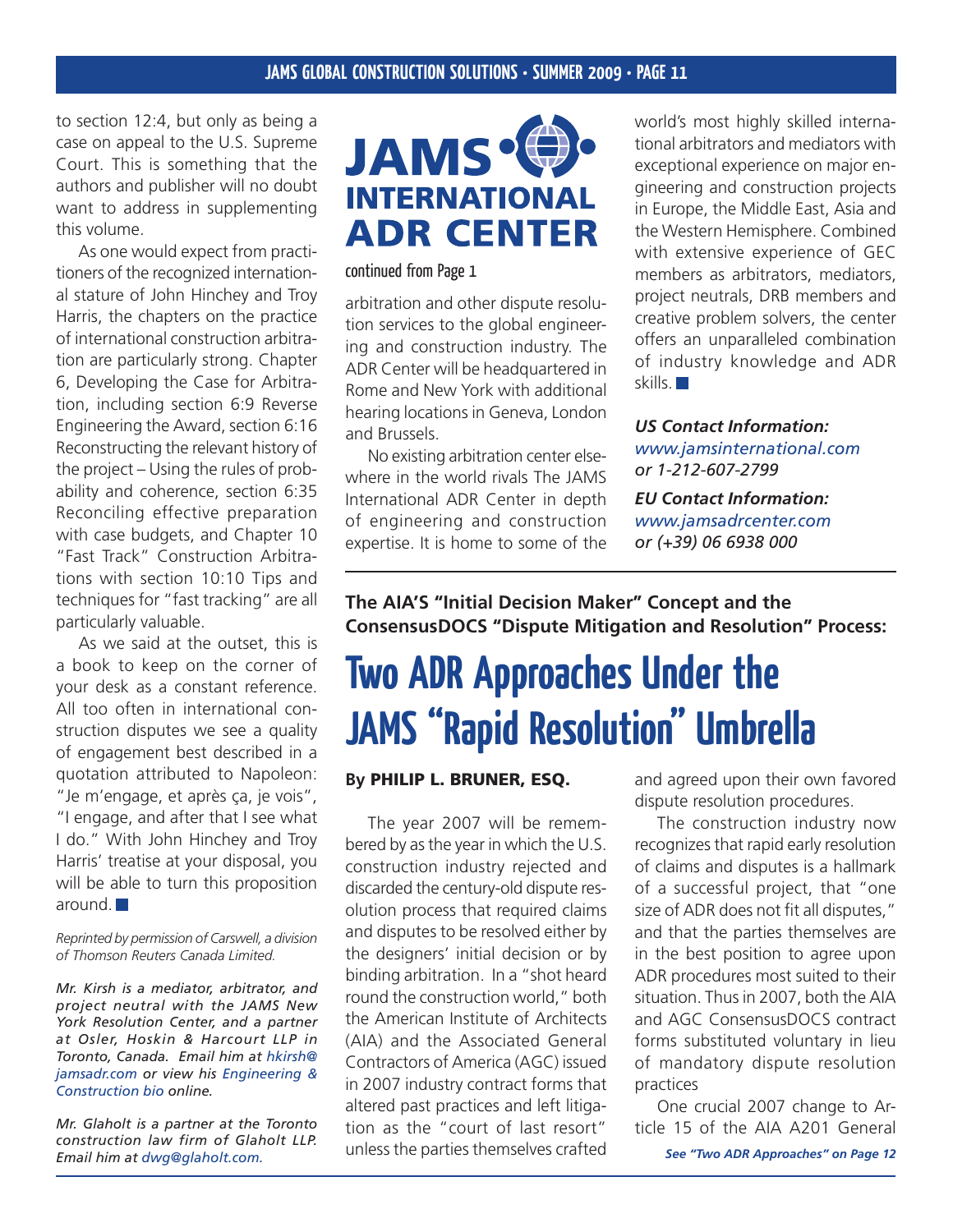## **Two ADR Approaches Under the JAMS "Rapid Resolution" Umbrella continued from Page 11**

Conditions of Contract was to allow the parties to select their own independent "Initial Decision Maker" (IDM) – in lieu of the project architect – as the INITIAL decider of disputes and claims between owner and contractor. For over a century, the project architect had been mandated as the

initial decider of disputes, and the AIA documents had sanctioned the architect's three (often conflicting) historic roles asthe independent design professional of record, the owner's construction agent/observer and the ostensibly neutral initial dispute decider. In recent decades, many have questioned whether any architect can have the independence and background to be a neutral initial decider of disputes between the owner and contractor, and particularly of disputes that implicated the architect's own services or involved legal or factual issues beyond the architect's professional competence. Such questions

encouraged parties to by-pass the architect initial decider role and to allow disputes to pile up during the job for resolution by arbitration at the end of the project in one typically long and expensive proceeding. Moreover, many architects candidly admitted to being uncomfortable in taking positions on claims adverse to owners who paid for their services, or in deciding disputes involving critical legal and factual issues (such as the legal propriety and factual materiality of grounds alleged as a basis for contract termination for default) that could create potential liabilities.

 From the contractors' 2007 per-

spective, the construction industry's favorable experience with early mediation and dispute review board non-binding decisions (which, according to The Dispute Review Board Foundation, have resulted in the resolution of 98% of the claims submitted) confirmed the wisdom

The "Rapid Resolution" process offered by JAMS GEC is a flexible, straightforward, practical ADR process that invokes the ADR methods best suited under the circumstances to resolve promptly all disputes at issue.

of having the parties engage in early dispute resolution – without any involvement whatsoever of the design professional. In Article 12 of the 2007 ConcensusDOCS 200 General Conditions, contractors opted for a tiered ADR process that begins with structured negotiations between the contractor and owner at increasingly higher levels of managerial authority. Disputes not settled by negotiation are sent to either a "project neutral" or a Dispute Review Board as agreed by the parties for a non-binding decision. The Project Neutral and the DRB thus play a role comparable to the AIA's IDM. Failure of the parties to agree upon selection of a neutral or DRB will result in mandatory mediation under mediation rules agreed by the parties. An unsuccessful mediation leads to court litigation unless the parties agree on binding arbitration.

 Whether called an "initial decision maker" or a "project neutral" or a "mediator," the crucial ingredients of each role are true expertise in the subject matter in dispute and consummate skill in reasoning with and bringing parties' perspectives together. The objective is to get the issues settled rapidly. There is no need to build inflexible "vertical silos" around ADR roles that would impede or increase the cost of achieving settlement. Instead, a flexible, straight-forward, practical ADR process can be crafted that brings the best dispute resolver(s) to bear upon the problem at hand.

 The "Rapid Resolution" process offered by JAMS Global

Engineering and Construction Group (GEC) is a flexible, straight-forward, practical ADR process that invokes the ADR methods best suited under the circumstances to resolve promptly all disputes at issue. Both the IDM and the "Project Neutral" fall under the JAMS GEC "Rapid Resolution" umbrella.

*Mr. Bruner is a JAMS mediator, arbitrator, and project neutral based in Minnesota. Email him at pbruner@jamsadr.com or view his [Engineering & Construction bio](http://www.jamsadr.com/professionals/xpqProfDet.aspx?xpST=ProfessionalDetail&professional=1209&nbioID=ae24fdb9-4527-4a73-86f0-d8325871004c&ajax=no) online. JAMS Global Engineering and Construction Group may be reached at its Rapid Resolution "one call" national number: 866-956-8104.*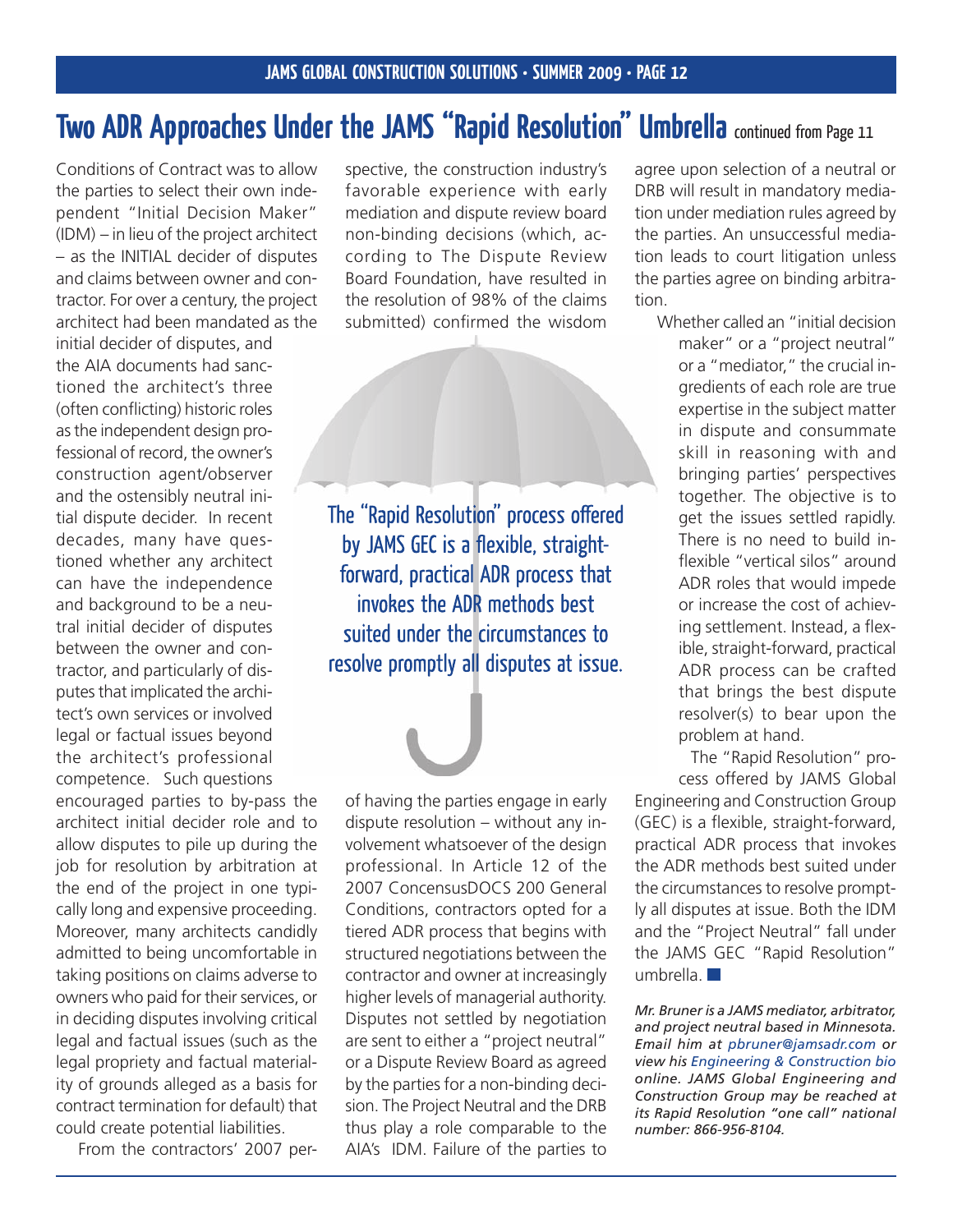**U.S. Supreme Court permits a nonsignatory to an arbitration agreement to enforce arbitration under the FAA against a signatory party where state law so allows:** *Arthur Anderson LLP v. Carlisle,* **129 S. Ct. 1896 (May 4, 2009).**

 Under the law of various states, a non-signatory to a contract nevertheless may be permitted to enforce the contract's arbitration clause under theories such as third-party

beneficiary, waiver and estoppel, assumption, agency, subrogation, assignment, alter ego, joint liability, and incorporation by reference or implication. See *6 Bruner & O'Connor on Construction Law* 20:63 – 20:71. Under Section 3 of the Federal Arbitration Act (FAA), a court may stay litigation only of claims "referable to arbitration under an agreement in writing."

 In *Arthur Anderson*, the U.S. Supreme Court, in a 6-3 decision, ruled that the rights of non-signatories to enforce written contracts were to be determined under state law, and reversed a holding of the U.S. Court of Appeals for the 6th Circuit that the FAA only authorized a court to stay litigation between actual signatories to a written arbitration agreement. The Court thus broadened considerably opportunities of non-signatories to stay litigation and compel arbitration under the FAA. The decision is consistent with the Court's prior



decisions leaving to state law the question of whether a valid arbitration agreement exists. See, e.g., *First Options of Chicago Inc. v. Kaplan*, 514 U.S. 938, 943 (1995)

### **A non-signatory to an arbitration clause with vicarious liability for the award is deemed bound by the award by participating in the arbitration:** *Jadhav v. Ackerman***, 878 NYS 2d 766 (NY App. Div. May 12, 2009).**

 A vicariously liable non-signatory to an arbitration clause nevertheless was deemed bound by an arbitration award rendered in a proceeding in which the non-signatory participated, albeit only in an alleged corporate capacity. By participating in the proceeding, the non-signatory was deemed to have waived objections as to lack of notice or service of the demand.

**A non-signatory surety cannot be compelled to arbitration pre-** **dispute claims pursuant to an arbitration clause in the bonded contract but can be bound by its post-dispute agreement to an arbitration award against its principal:** *Dodson Brothers Construction Co. v. Ratliff***, Inc., 2009 WL 806800 (D. Neb. February 27, 2009).**

After a surety's contractor/ principal and subcontractor/ payment bond claimant were ordered to arbitrate their disputes pursuant to an arbitra-

tion clause, the subcontractor then sued the surety in a separate action and moved the court to consolidate the two arbitrations. The surety's payment bond contained no agreement to arbitrate. Finding nothing in the prime contract, subcontract or bonds that expressly required the surety to arbitrate the subcontractor's payment bond claim, the Court ruled that the surety had no obligation to arbitrate pre-dispute claims. But the Court also found that the surety, after the payment bond claim had been asserted, that the surety had agreed informally to be bound by an arbitration award in favor of the bond claimant and against its bond principal, and therefore granted the motion to compel to the extent of the surety's post-dispute consent to be bound. See generally *6 Bruner & O'Connor on Construction Law* 20:71 and *Restatement (Third) of Suretyship & Guaranty* 67(2) (1996).

### Receive the Newsletter Electronically

To sign up for your complimentary electronic copy of

*JAMS Global Construction Solutions*, please email **constructionsolutions@jamsadr.com.**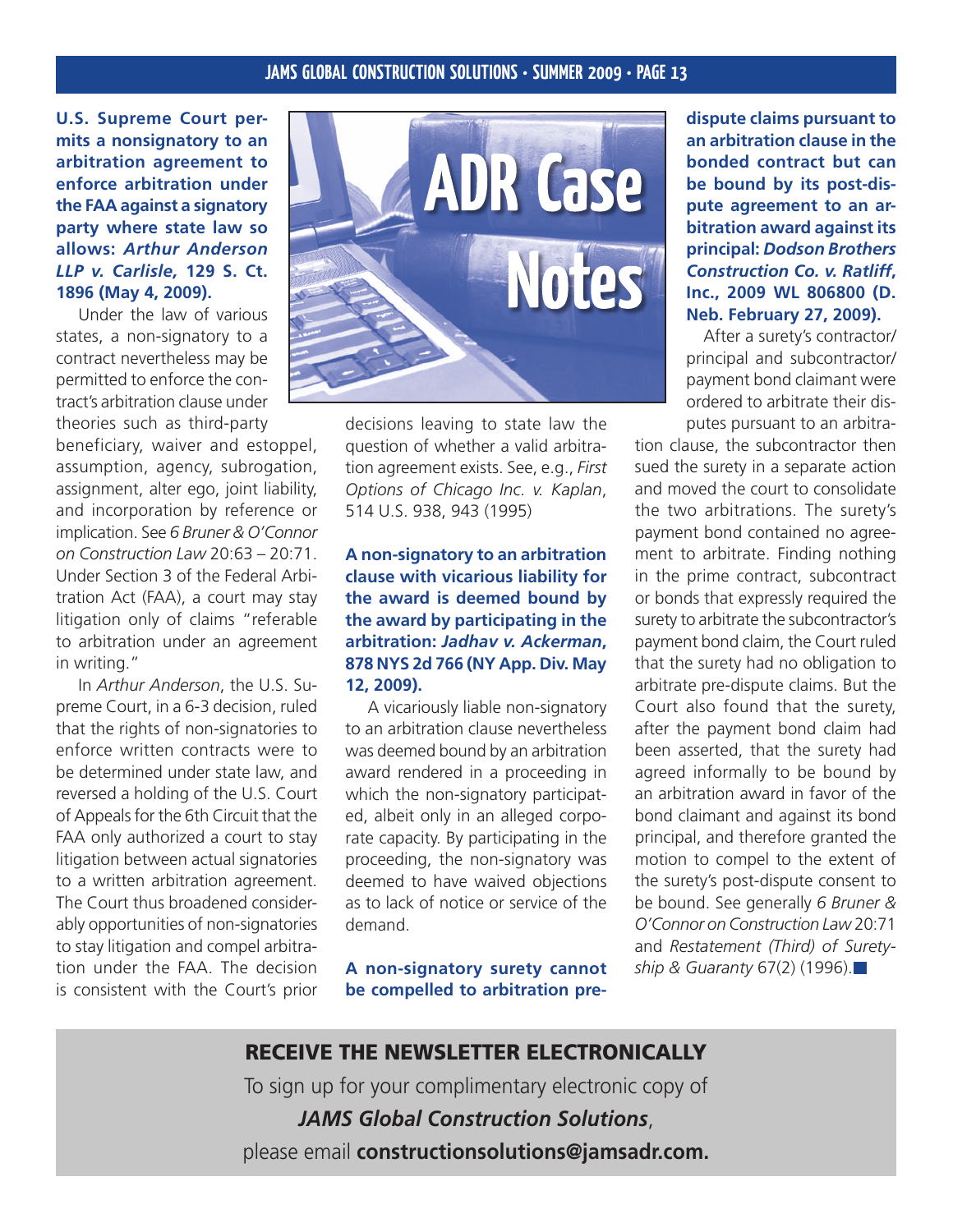

# **Notices & Calendar of Events**

## **Upcoming Events**

### **SEPT. 11, 2009:** Mediation Seminar at Pearlman 2009

Woodinville, WA • **[http://www.thepearlman.net](http://www.thepearlman.net/)**

**MICHAEL J. TIMPANE** and **KENNETH C. GIBBS**, JAMS, will present a mediation seminar during this annual event for the Pearlman Association, an association of major sureties and the consultants and attorneys who service them.

### **SEPT. 14-15, 2009:** Surviving and Prospering on Construction Projects Under the New Administration

Atlanta, GA • **<http://www.constructionchannel.net>**

#### **Associated Owners & Developers 2009 National Conference East** • **Sponsored by JAMS**

**JOHN W. HINCHEY**, JAMS, is a panel member of Session 7, Day 2, 9 AM, on "Managing the Risks and Obligations of Electronic Discovery: Sanctions, Spiraling Costs and Accessibility."

### **Oct. 4 – 9, 2009:** International Bar Association Annual Conference 2009

Madrid, Spain • **[http://www.int-bar.org/conferences/Madrid2009/info\\_7.cfm](http://www.int-bar.org/conferences/Madrid2009/info_7.cfm)**

**His Honour Humphrey LLoyd QC**, JAMS, will chair a session of the International Construction Projects Committee on "Time and Acceleration Issues Affecting International Construction Projects, Especially Concurrent Delay."

### **Oct. 16, 2009:** The Next Wave of Construction Dispute Resolution

Atlanta, GA • **<http://www.theseminargroup.net/seminar.lasso?seminar=09.CDRGA> The Seminar Group** • **Program Chair: John W. Hinchey**, JAMS and King & Spalding LLP Faculty Includes JAMS neutrals **Philip L. Bruner, Jesse B. "Barry" Grove III**, and **Roy S. Mitchell**

### **Oct. 30, 2009:** A National Summit on Business-to-Business Arbitration

Washington, DC • **<http://www.thecca.net>** or **Deborah.Rothman@aya.yale.edu** or **syusem@morrisclemm.com The College of Commercial Arbitrators** • **Organizer:** CCA President-Elect **Hon. Curtis von Kann, (Ret.)**, JAMS **Opening Address: Thomas J. Stipanowich**, Pepperdine University School of Law and JAMS **Luncheon Keynote:** Hon. Judith S. Kaye, Retired Chief Judge of New York Court of Appeals, Former President of the Conference of Chief Justices, now Of Counsel to Skadden Arps

## **Notable Mentions**

- **Kenneth C. Gibbs** was recognized as one of two highlighted in the Construction Mediators California category in the 2009 edition of *Chambers USA*. **•**
- In the inaugural edition (2009-2010) of "Cross Border Construction and Projects Handbook" (published by PLC Practical Law Company, London), **John W. Hinchey** was listed as one of the top construction lawyers in Georgia, and **Harvey J. Kirsh** was tied for the title of top construction lawyer in Canada. •
- **HIS HONOUR HUMPHREY LLOYD QC**, JAMS, was awarded an Honorary Doctorate of Laws (LLD) by Leeds Metropolitan University on July 13, 2009 as part of Summer Graduation celebrations.
- **Thomas J. Stipanowich**, JAMS, has been designated the William H. Webster Chair in Dispute Resolution at Pepperdine University School of Law. **•**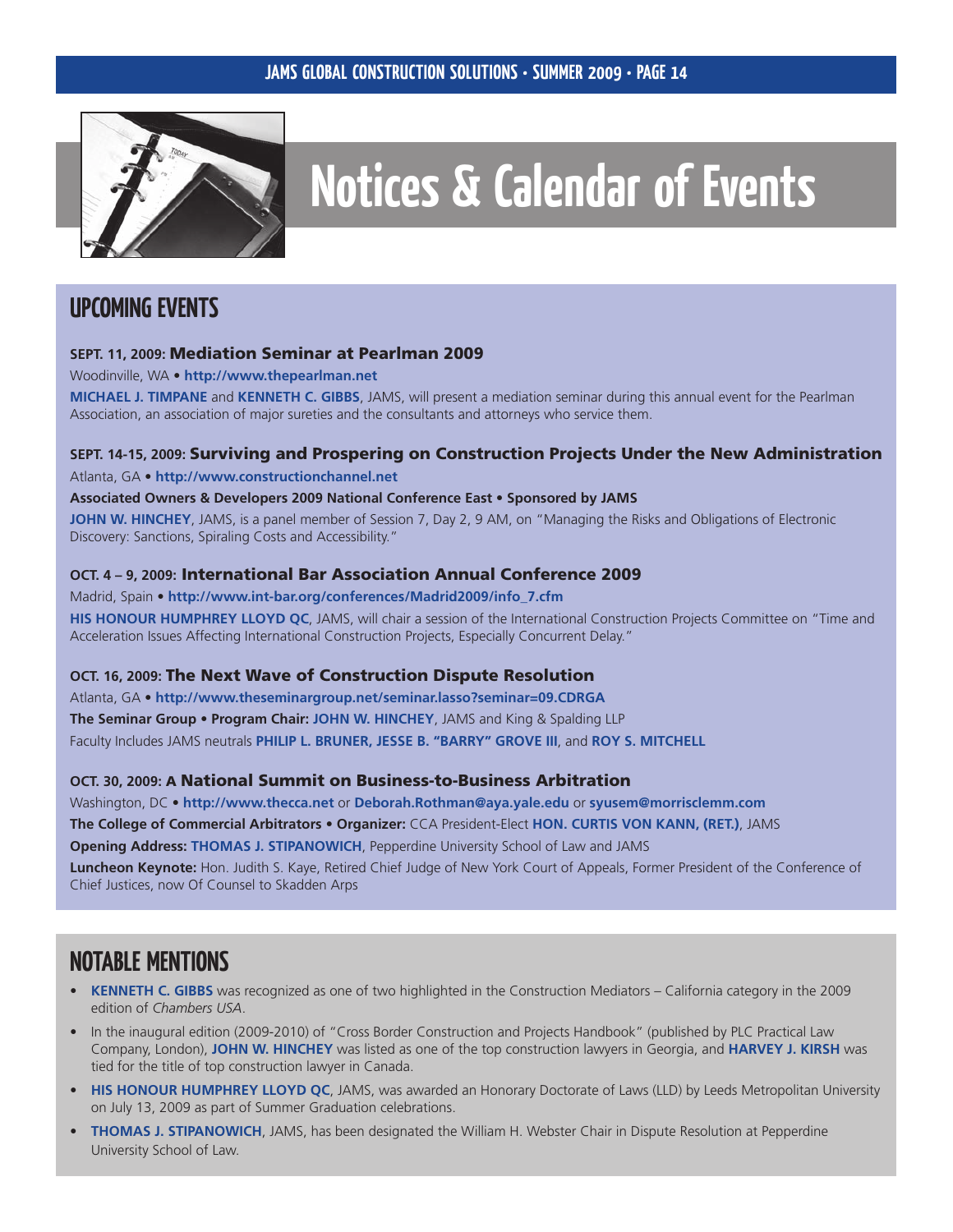### **Recent Articles and Papers**

- **"Taming Construction Disputes Through Rapid Resolution"** by **John W. Hinchey,** JAMS and King & Spalding LLP, was recently published by *Engineering News-Record* in July. **•**
- **"Global Engineering and Construction ADR: Meeting An Industry's Demand for Specialized Expertise, Innovation, and Efficiency"** by **Philip L. Bruner, JAMS**, appeared in the 2009 edition of the *Journal of the Canadian College of Construction Lawyers*. **•**
- **"A Report Card on the Quality of Commercial Arbitration: Assessing and Improving Delivery of the Benefits Customers Seek"** by **Hon. Curtis E. von Kann (Ret.),** JAMS, and **"Arbitration and Choice: Taking Charge of the 'New Litigation'"** by **Thomas J. Stipanowich**, JAMS, will be published in the *DePaul Business & Commercial Law Journal*. **•**
- **"Arbitration: The 'New Litigation'"** by **Thomas J. Stipanowich,** JAMS, will be published in January 2010. **•**

*For more information or copies of these articles, please contact jherrera@jamsadr.com.*

## **Recent Speaking Engagements and Programs**

- **JAMS GLOBAL ENGINEERING AND CONSTRUCTION GROUP** hosted its first seminar a day-long program on U.S. and Canadian cross-border construction industry ADR in conjunction with the Society of Illinois Construction Attorneys in Chicago, Illinois, on May 28, 2009. The event was held in the JAMS Chicago Resolution Center and was well attended by JAMS and SOICA neutrals and attorneys, as well as members of the Canadian College of Construction Lawyers. A special thank you to **Lorence Slutzky,** the President of SOICA, for helping organize this successful event.
- **Philip L. Bruner**, JAMS, presented on international dispute resolution and the Energy Charter Treaty at the Annual Meeting **•** of the Inter-Pacific Bar Association, in the Manila, Phillippines, on May 2, 2009.
- **Harvey J. Kirsh**, JAMS, organized a presentation featuring The Right Honourable Beverley McLachlin, Chief Justice of the **•** Supreme Court of Canada, who spoke on "Judging Litigation in the Construction Industry" at Osler, Hoskin & Harcourt LLP in Toronto, Canada on April 30, 2009. Mr. Kirsh spoke on "Alternatives to Litigation in the Construction Industry."
- **THOMAS J. STIPANOWICH, JAMS, and HON. CURTIS VON KANN, JAMS, presented at the DePaul University Law School** entitled "Winds of Change: Solutions to Causes of Dissatisfaction with Arbitration" in March 2009.

## **The JAMS Global Engineering & Construction Group Welcomes TWO New Neutrals**



### JAMES F. NAGLE, ESQ. *Mediator • Arbitrator • Project Neutral*

Nationally renowned for his expertise in federal contracting, particularly in the area of construction contracts, Mr. Nagle has served as a neutral in many complex, multi-million-dollar domestic and international disputes. He has worked exclusively in government contracts as a partner at Oles Morrison Rinker Baker, LLP since 1990 and for 11 years prior to that in the U.S. Army. He specializes in resolving business/commercial, construction, engineering, and governmental and regulatory matters.



### DOUGLAS S. OLES, ESQ. *Mediator • Arbitrator • Project Neutral*

A partner at Oles Morrison Rinker Baker, LLP since 1987, Mr. Oles is recognized as a national leader in the practice of construction law and in various areas of public and private commercial contracts. He has extensive experience in both litigation and transactional work in the U.S. as well as the U.K., China, Brazil, and the Netherlands. Mr. Oles specializes in resolving cases involving business/commercial, construction, engineering, intellectual property, and real estate disputes.